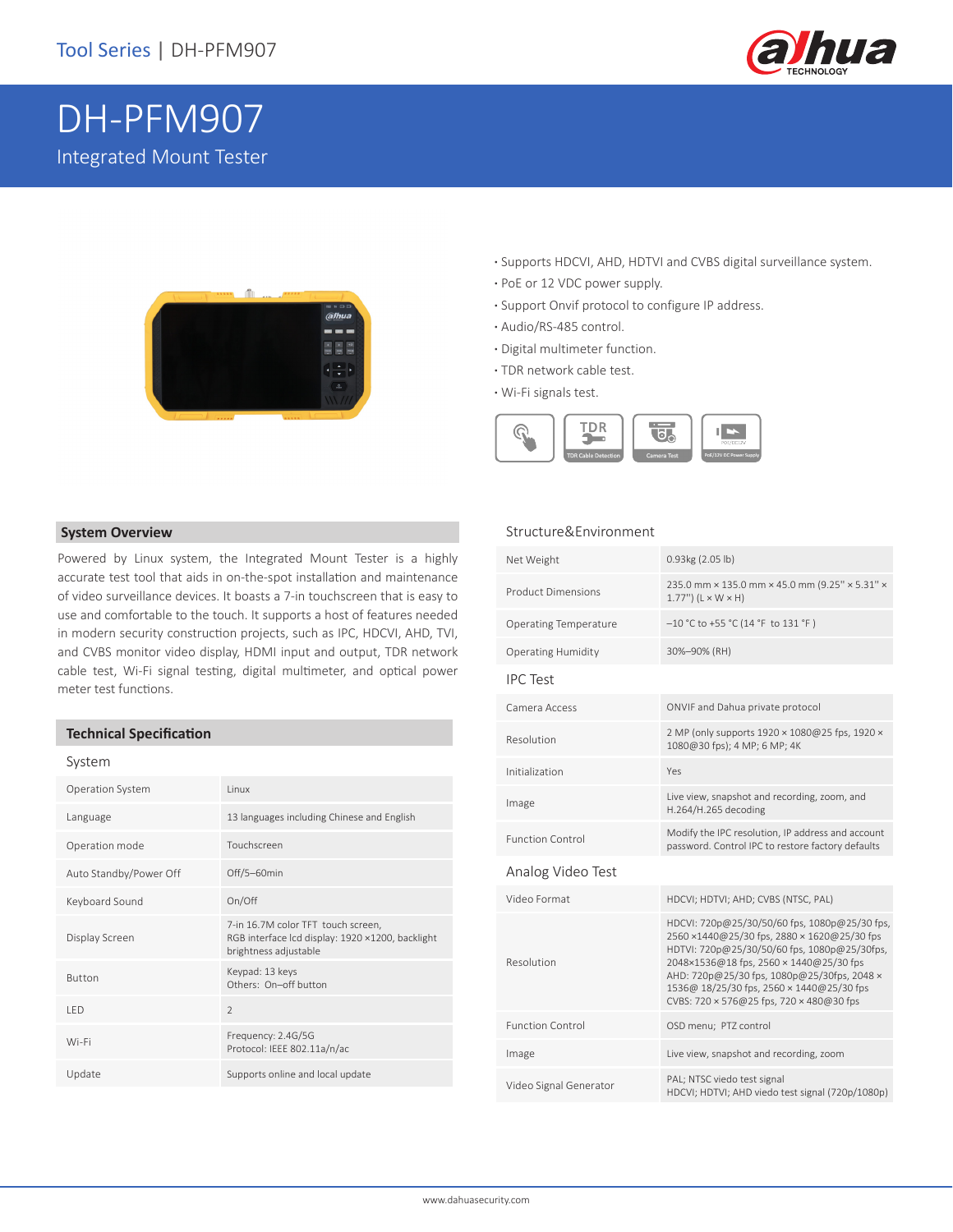# Tool Series | DH-PFM907

| UTC                       |                                                                                                                                                                                                                     |
|---------------------------|---------------------------------------------------------------------------------------------------------------------------------------------------------------------------------------------------------------------|
| UTC.                      | Switches from CVBS mode to CVI/TVI/AHD mode;<br>Switches from one HD format (up to 1080p) to<br>another HD format                                                                                                   |
| <b>DMM</b>                |                                                                                                                                                                                                                     |
| DC Voltage                | Limit: 2/20/200/600 V<br>Reading range: ±19999<br>Min. Resolution: 0.1 mV<br>Accuracy: ±0.1%+8                                                                                                                      |
| <b>AC Voltage</b>         | Limit: 20/200/600 V<br>Reading range: ±1999<br>Min. Resolution: 1 V<br>Accuracy: ±1.2%+3                                                                                                                            |
| <b>DC Current</b>         | Limit: 20/200/2000 mA<br>Reading range: ±19999<br>Min. Resolution: 1 uA<br>Accuracy: ±0.1%+8*                                                                                                                       |
| <b>AC Current</b>         | Limit: 20/200/2000 mA<br>Reading range: ±1999<br>Min. Resolution: 1 uA<br>Accuracy: $\pm 1.2\% + 3$                                                                                                                 |
| Resistance Test           | Limit: 2 k $\Omega/20$ k $\Omega/200$ k $\Omega/2$ m $\Omega/20$ m $\Omega$<br>Reading range: 0-19999<br>Min. Resolution: $0.1 \Omega$<br>Accuracy: ±0.1%+8                                                         |
| Capacitance Test          | Limit: 2 nF/20 nF/200 nF/2 uF/20 uF/200 uF/2<br>$mF/20$ mF<br>Reading range: 0-1999<br>Min. Resolution: 1 pF<br>Accuracy: ±4%+5                                                                                     |
| Diode Voltage Drop        | Limit: 2 V<br>Reading range: 0-19999<br>Min. Resolution: 0.1 mV<br>Accuracy: ±0.1%+20                                                                                                                               |
| Continuity Test           | Limit: $2 k\Omega$<br>Reading range: 0-19999<br>Min. Resolution: $0.1 \Omega$<br>Accuracy: ±0.1%+20                                                                                                                 |
| Others                    |                                                                                                                                                                                                                     |
| RS-485 Control            | Communication protocol: More than 30 protocols<br>including Pelco-D/P, Samsung, Panasonic, Lilin,<br>and Yaan<br>Baud Rate: 150 bps, 300 bps, 600 bps, 1200 bps,<br>2400 bps, 4800 bps, 9600bps, 19200 bps          |
| Wireless                  | Spectrum Test; Wi-Fi Test; Signal Monitoring                                                                                                                                                                        |
| Cable Test                | Network Cable Test: Test network cable pair<br>length, attenuation and delay deviation.<br>Test two or more network cables. The connection<br>sequence and network cable number will be<br>displayed on the screen. |
| <b>HDMI</b> Test          | 1-ch HDMI video input (720p and 1080p);<br>1-ch HDMI video output (1920 ×1080p)                                                                                                                                     |
| Audio Test                | $1 \times$ audio input, and 1 audio output                                                                                                                                                                          |
| Power Supply for Camera   | <b>12 VDC 2A</b>                                                                                                                                                                                                    |
| Network Test              | Features IP address scanning and PING test.                                                                                                                                                                         |
| Protocol Code Acquisition | Built-in serial port tool, can receive and display<br>RS485 protocol code data sent by control device,<br>and can also send hexadecimal codes.                                                                      |

| Optical Power Meter | Detector Type: InGaAs<br>Calibrated Wavelength:<br>1625/1550/1480/1310n/1300/850 nm<br>Power Test Range: -70 dBm to +10 dBm<br>Measurement Accuracy: <±3% dB (-10 dBm, +22<br>°C/+71.6 °F); <±5% dB (FS, +22 °C/+71.6 °F)<br>Resolution: Linear: 0.1%, logarithmic: 0.01 dBm<br>Connector: FC/PC |
|---------------------|--------------------------------------------------------------------------------------------------------------------------------------------------------------------------------------------------------------------------------------------------------------------------------------------------|
| Port                |                                                                                                                                                                                                                                                                                                  |
| Power               | $1 \times$ charge port, 12 VDC<br>1 × power output port, 12VDC 2A                                                                                                                                                                                                                                |
| Audio Port          | $1 \times$ audio input port, $1 \times$ audio output port                                                                                                                                                                                                                                        |
| <b>USB</b>          | $1 \times$ type-A port, $1 \times$ slave port                                                                                                                                                                                                                                                    |
| Network Port        | $2 \times$ RJ45 10M/100M/1G network port                                                                                                                                                                                                                                                         |
| SD Card             | <b>NA</b>                                                                                                                                                                                                                                                                                        |
| <b>HDMI</b>         | $1 \times$ HDMI input port<br>$1 \times$ HDMI output port                                                                                                                                                                                                                                        |
| RS-232              | <b>NA</b>                                                                                                                                                                                                                                                                                        |
| RS-485              | $\mathbf{1}$                                                                                                                                                                                                                                                                                     |
| VLS                 | <b>NA</b>                                                                                                                                                                                                                                                                                        |
| <b>OPM</b>          | $\mathbf{1}$                                                                                                                                                                                                                                                                                     |
| Multimeter          | 4                                                                                                                                                                                                                                                                                                |
| Power Supply        |                                                                                                                                                                                                                                                                                                  |
| Power Supply        | 12 VDC 1A/POE 48 V-0.5 A                                                                                                                                                                                                                                                                         |
| Battery             | Two battery compartments.<br>Each battery compartment can hold a dedicated<br>lithium battery pack with a capacity of 18.5Wh.<br>The combined working time is about 10 hours. (can<br>operate on a single battery).                                                                              |
| Certifications      |                                                                                                                                                                                                                                                                                                  |
| Certifications      | CE: EN 55032: 2015, EN 55032: 2017, EN 61000-3-<br>2: 2014, EN 61000-3-3: 2013, EN 61010-1: 2010,<br>EN 62321-1: 2013<br>FCC: FCC Part 15 Subpart B: 2016                                                                                                                                        |

### **Dimensions (mm[inch])**